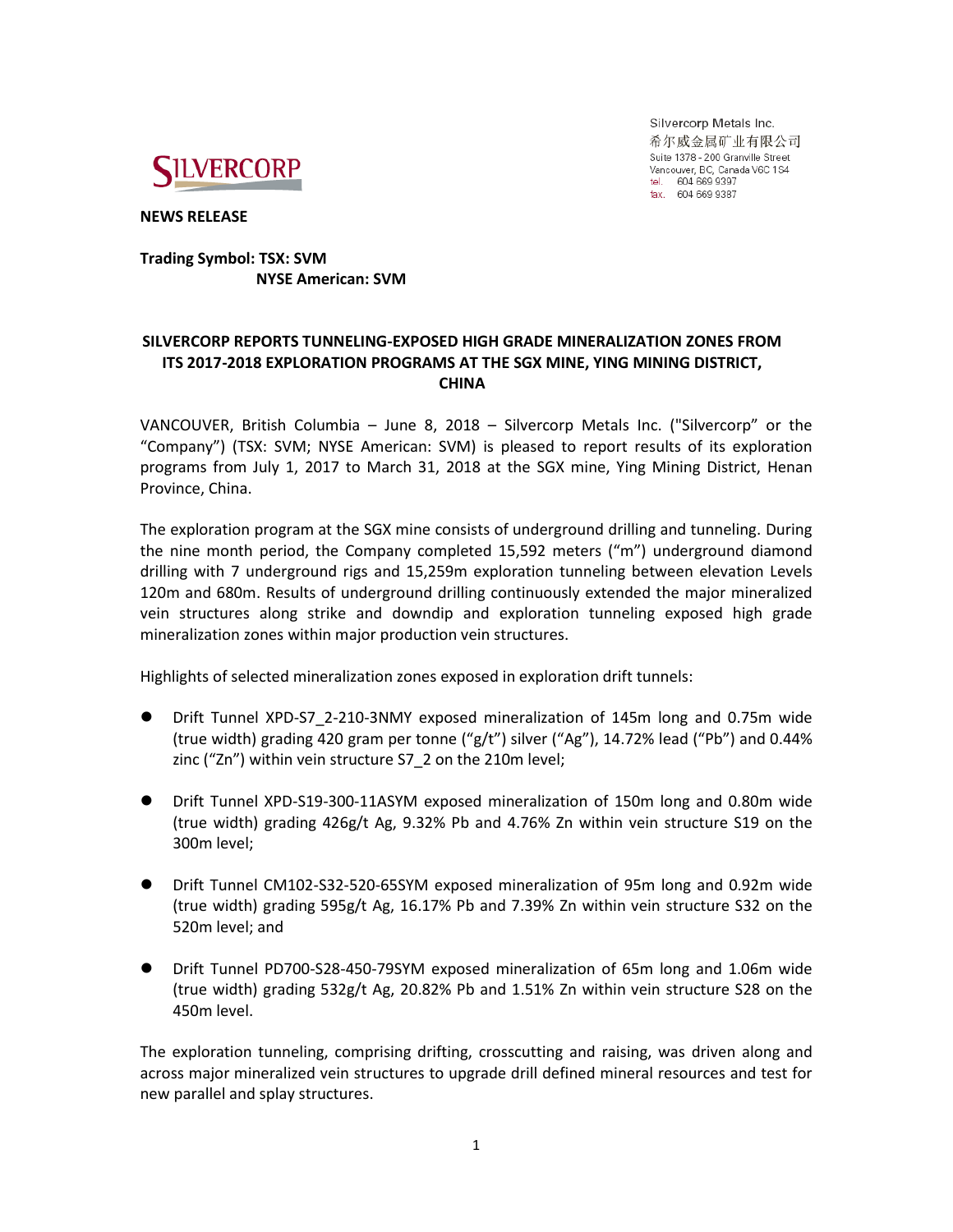| <b>Major Target Veins</b>                                                                                  | Target<br>Levels<br>(m) | Total<br>Tunneling<br>(m) | <b>Channel</b><br><b>Samples</b><br><b>Collected</b> | <b>Drift</b><br>Tunneling<br>Included<br>(m) | Total Mineralization* Exposed by Drift Tunneling |                                     |             |       |          |
|------------------------------------------------------------------------------------------------------------|-------------------------|---------------------------|------------------------------------------------------|----------------------------------------------|--------------------------------------------------|-------------------------------------|-------------|-------|----------|
|                                                                                                            |                         |                           |                                                      |                                              | Length<br>(m)                                    | Average<br><b>True Width</b><br>(m) | Ag<br>(g/t) | Pb(%) | $Zn$ (%) |
| S <sub>2</sub> , S <sub>7</sub> , S <sub>7</sub> -2,<br>S8, S14W, S16W,<br>S18, S19, S21, S28,<br>S32, S33 | 140-680                 | 15.259                    | 4.202                                                | 8.322                                        | 2.305                                            | 0.73                                | 326         | 7.5   | 3.39     |

The tunneling program from July 1, 2017 to March 31, 2018 at SGX is briefly summarized in the following table:

**\***Mineralization is defined by silver equivalent value (AgEq) greater than or equal to 140 g/t. (Formula used for AgEq calculation: AgEq =  $33.1895 * Pb$ % +  $23.4590 * Zn$ % + Ag g/t)

Highlights of selected intersections of drill holes:

- Hole ZK06S8004 intersected a 1.22m interval from 110.92m to 112.14m, 1.02m true width, of vein S8W grading 261 g/t Ag, 0.51% Pb and 4.75% Zn at the 172m elevation, and an a 0.86m interval from 182.92m to 183.78m, 0.45m true width, of vein S8 grading 635g/t Ag, 1.72% Pb and 0.24% Zn at the 112m elevation; and
- Hole ZK14504 intersected a 0.85m interval from 37.52m to 38.37m, 0.72m true width, of vein S1W2 grading 77g/t Ag, 5.58% Pb and 2.68% Zn at the 154m elevation, and an 1.22m interval from 303.57m to 304.79m, 0.91m true width, of vein S2 grading 566g/t Ag, 1.47% Pb and 0.84% Zn at the minus 56m elevation.

The underground drilling program is mainly conducted from the current production levels to delineate the downdip and along-strike extensions of known mineralized vein structures in the production area and test for new veins in the previous less-explored areas.

The drilling program from July 1, 2017 to March 31, 2018 at SGX is briefly summarized in the following table:

| <b>Major Target Veins</b>                                                 | Target<br><b>Elevation</b><br>(m) | <b>Meters</b><br><b>Drilled</b> | <b>Samples</b><br><b>Collected</b> | <b>Holes</b><br><b>Completed</b> | <b>Holes</b><br>with<br>Assay<br><b>Received</b> | <b>Holes</b><br>Intercepted<br>Vein<br><b>Structures</b> | <b>Holes</b><br>Intercepted<br>Mineralization** |
|---------------------------------------------------------------------------|-----------------------------------|---------------------------------|------------------------------------|----------------------------------|--------------------------------------------------|----------------------------------------------------------|-------------------------------------------------|
| S1, S2, S4, S6, S7,<br>S7-1, S8, S14, S16W,<br>S18, S19,<br>S22, S30, S32 | (-170) - 570                      | 15.592                          | 1052                               | 57                               | $64*$                                            | 64                                                       | 32                                              |

\*Including 12 holes completed in the first half of 2017; 5 holes drilled in the first quarter of 2018 with assay pending. **\*\*** Mineralized intersection in drill holes is defined by silver equivalent value (AgEq) greater than or equal to 80 g/t.

Tables 1 and 2 below list the assay results of some selected mineralized intersections in drill holes and mineralized zones exposed in drift tunnels in the exploration programs from July 1, 2017 to March 31, 2018.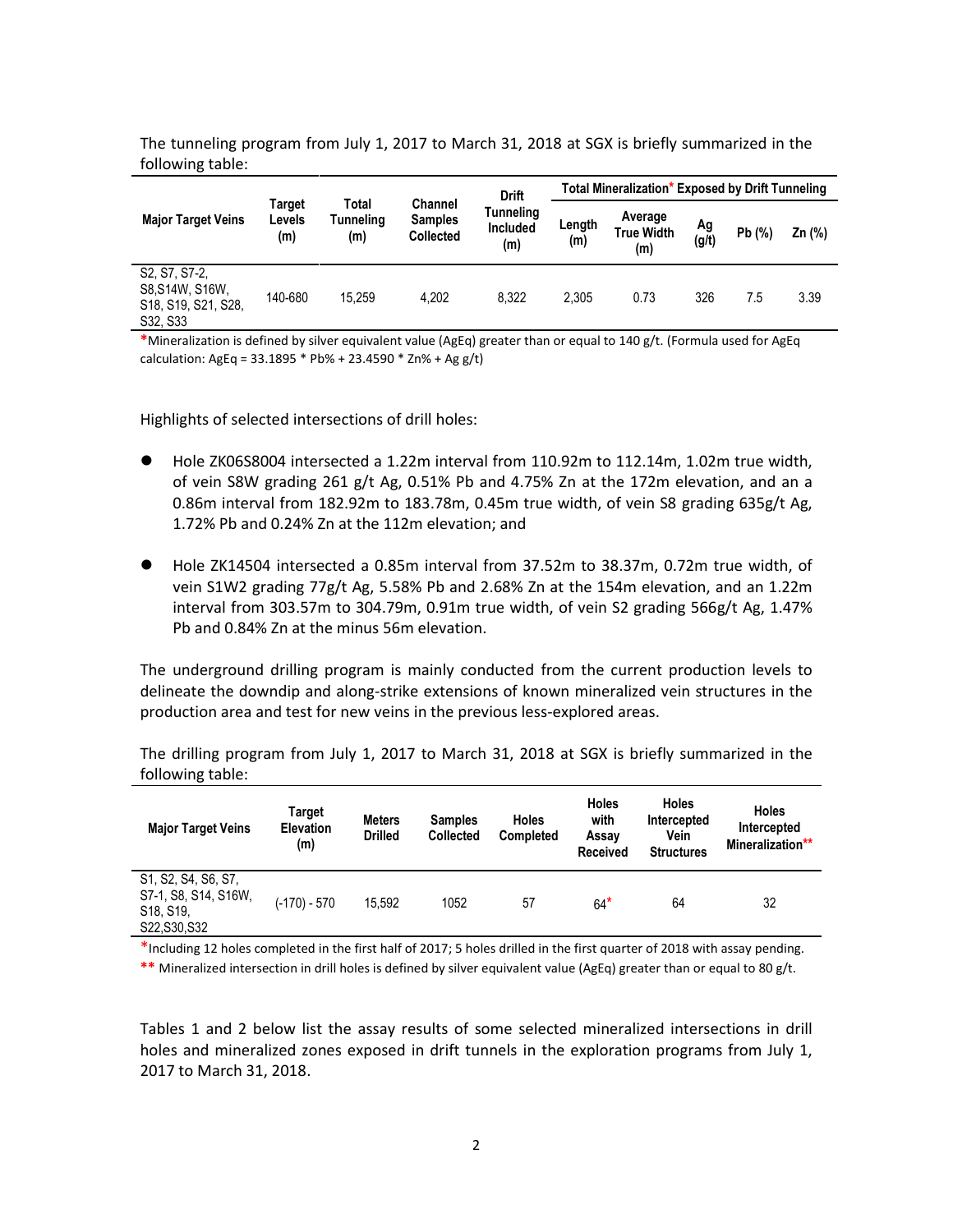| Hole ID      | From<br>(m) | To<br>(m) | Elevation<br>(m) | Interval<br>(m) | <b>True</b><br>Width<br>(m) | Ag<br>(g/t) | Pb<br>(%) | Zn<br>$(\%)$ | Vein                    | <b>Remarks</b> |
|--------------|-------------|-----------|------------------|-----------------|-----------------------------|-------------|-----------|--------------|-------------------------|----------------|
| ZK11S18001   | 326.24      | 326.47    | 124              | 0.23            | 0.15                        | 181         | 0.98      | 0.18         | S30                     | Test*          |
| ZK18AS2004   | 282.78      | 283.09    | 132              | 0.31            | 0.21                        | 163         | 0.17      | 0.29         | S <sub>6</sub>          | Stepout***     |
| ZK06S19006   | 335.75      | 336.76    | $-41$            | 1.01            | 0.95                        | 84          | 2.54      | 0.21         | S <sub>19</sub>         | Test           |
| ZK16502      | 30.15       | 33.48     | 164              | 3.33            | 2.53                        | 108         | 3.63      | 3.65         | <b>S1W2</b>             | $Infill**$     |
| ZK06S7002    | 72.17       | 72.75     | 226              | 0.58            | 0.46                        | 125         | 0.44      | 0.38         | S7                      | Stepout        |
|              | 100.04      | 102.95    | 211              | 2.91            | 2.37                        | 175         | 1.24      | 0.17         | S7E2                    | Infill         |
| ZK14504      | 37.52       | 38.37     | 154              | 0.85            | 0.72                        | 77          | 5.58      | 2.68         | <b>S1W2</b>             | Stepout        |
|              | 303.57      | 304.79    | $-56$            | 1.22            | 0.91                        | 566         | 1.47      | 0.84         | S <sub>2</sub>          | Stepout        |
| ZK18AS2W202  | 138.05      | 138.77    | 185              | 0.72            | 0.49                        | 17          | 3.84      | 0.17         | S <sub>1</sub>          | Test           |
|              | 170.34      | 171.30    | 157              | 0.96            | 0.65                        | 47          | 0.10      | 0.11         | <b>S2W2</b>             | Test           |
| ZK6AS7001    | 77.38       | 79.79     | 217              | 2.41            | 1.86                        | 143         | 1.30      | 0.50         | S7                      | Stepout        |
| ZK06S7004    | 200.27      | 200.88    | 90               | 0.61            | 0.22                        | 22          | 1.24      | 1.80         | S7E2branch              | Test           |
| ZK16504      | 237.57      | 237.89    | $-5$             | 0.32            | 0.20                        | 61          | 1.37      | 0.13         | S <sub>2</sub> W        | Test           |
|              | 294.11      | 295.45    | $-49$            | 1.34            | 0.92                        | 233         | 0.78      | 0.55         | S <sub>2</sub>          | Stepout        |
| ZK4AS8001    | 58.18       | 58.51     | 228              | 0.33            | 0.31                        | 187         | 2.05      | 7.47         | S8W_branch              | Test           |
|              | 112.32      | 112.77    | 195              | 0.45            | 0.44                        | 20          | 1.52      | 2.09         | New vein to<br>be named | Test           |
| ZK17S19001   | 235.82      | 237.18    | 194              | 1.36            | 1.00                        | 66          | 1.66      | 0.62         | S <sub>19</sub>         | Stepout        |
| ZK17AS19003  | 196.59      | 197.61    | 337              | 1.02            | 0.41                        | 143         | 0.41      | 0.34         | S <sub>19</sub>         | Stepout        |
| ZK12A001     | 45.85       | 46.71     | 169              | 0.86            | 0.20                        | 386         | 11.05     | 3.04         | S <sub>0</sub>          | Test           |
| ZK08S7002    | 36.41       | 38.04     | 230              | 1.63            | 0.76                        | 33          | 1.78      | 2.85         | S22                     | Stepout        |
| ZK04S8002    | 114.38      | 114.74    | 186              | 0.36            | 0.35                        | 143         | 0.49      | 13.70        | S8W                     | Stepout        |
|              | 134.90      | 135.73    | 172              | 0.83            | 0.60                        | 41          | 1.75      | 0.23         | New vein to<br>be named | Test           |
|              | 142.97      | 143.87    | 167              | 0.90            | 0.65                        | 38          | 1.43      | 0.87         | S <sub>8</sub>          | Test           |
|              | 230.71      | 230.99    | 106              | 0.28            | 0.30                        | 36          | 7.33      | 0.36         | S8E                     | Test           |
| ZK16A001     | 17.67       | 18.16     | 178              | 0.49            | 0.35                        | 406         | 0.10      | 0.23         | S1W3                    | Test           |
| ZK51S16W006  | 90.36       | 90.65     | 183              | 0.29            | 0.15                        | 233         | 0.31      | 0.29         | S7                      | Test           |
| ZK17S19003   | 324.95      | 325.57    | 78               | 0.62            | 0.40                        | 14          | 2.57      | 1.10         | S <sub>19</sub>         | Stepout        |
| ZK04S8004    | 188.05      | 189.72    | 98               | 1.67            | 0.78                        | 128         | 2.24      | 0.19         | S <sub>8</sub>          | Test           |
|              | 210.62      | 210.98    | 77               | 0.36            | 0.17                        | 57          | 2.55      | 0.12         | S8branch                | Test           |
| ZK06S8004    | 110.92      | 112.14    | 172              | 1.22            | 1.02                        | 261         | 0.51      | 4.75         | S8W                     | Stepout        |
|              | 182.92      | 183.78    | 112              | 0.86            | 0.45                        | 635         | 1.72      | 0.24         | S <sub>8</sub>          | Test           |
| ZK2AS19002   | 154.92      | 155.23    | 177              | 0.31            | 0.20                        | 63          | 3.30      | 0.21         | $S7_3$                  | Test           |
| ZK16AS18E002 | 68.27       | 68.54     | 238              | 0.27            | 0.25                        | 612         | 0.12      | 6.80         | S <sub>18</sub> W       | lest           |
| ZK07S30004   | 200.70      | 201.20    | 452              | 0.50            | 0.35                        | 469         | 0.03      | 0.07         | S18                     | Test           |
| ZK02S19001   | 120.32      | 122.36    | 215              | 2.04            | 1.54                        | 81          | 1.19      | 1.16         | $S7-3$                  | Test           |
| ZK5AS18005   | 209.60      | 209.84    | 431              | 0.24            | 0.14                        | 246         | 0.29      | 0.75         | S18                     | Stepout        |
| ZK15AS8E001  | 204.46      | 204.83    | 214              | 0.37            | 0.30                        | 34          | 2.03      | 0.05         | S <sub>8</sub>          | Test           |
| ZK02S19003   | 59.75       | 61.84     | 220              | 2.09            | 0.71                        | 100         | 4.81      | 0.14         | $S7-2$                  | Test           |
| ZK2BS8E001   | 67.86       | 70.62     | 240              | 2.76            | 0.99                        | 118         | 11.01     | 0.47         | <b>S16W</b>             | Test           |
| ZK08S18E002  | 4.63        | 4.91      | 452              | 0.28            | 0.29                        | 207         | 0.11      | 0.19         | S14E1                   | Infill         |
|              | 211.06      | 211.58    | 392              | 0.52            | 0.51                        | 115         | 0.19      | 0.39         | New vein to<br>be named | Test           |

**Table 1: Selected drilling results from the drilling program at the SGX mine**

**\***Test: intersections in open areas without known mineralization for new resource delineation;

**\*\***Infill: intersections within known resource blocks for resource upgrade;

**\*\*\***Stepout: intersections adjacent to existing resource blocks for resource expansion;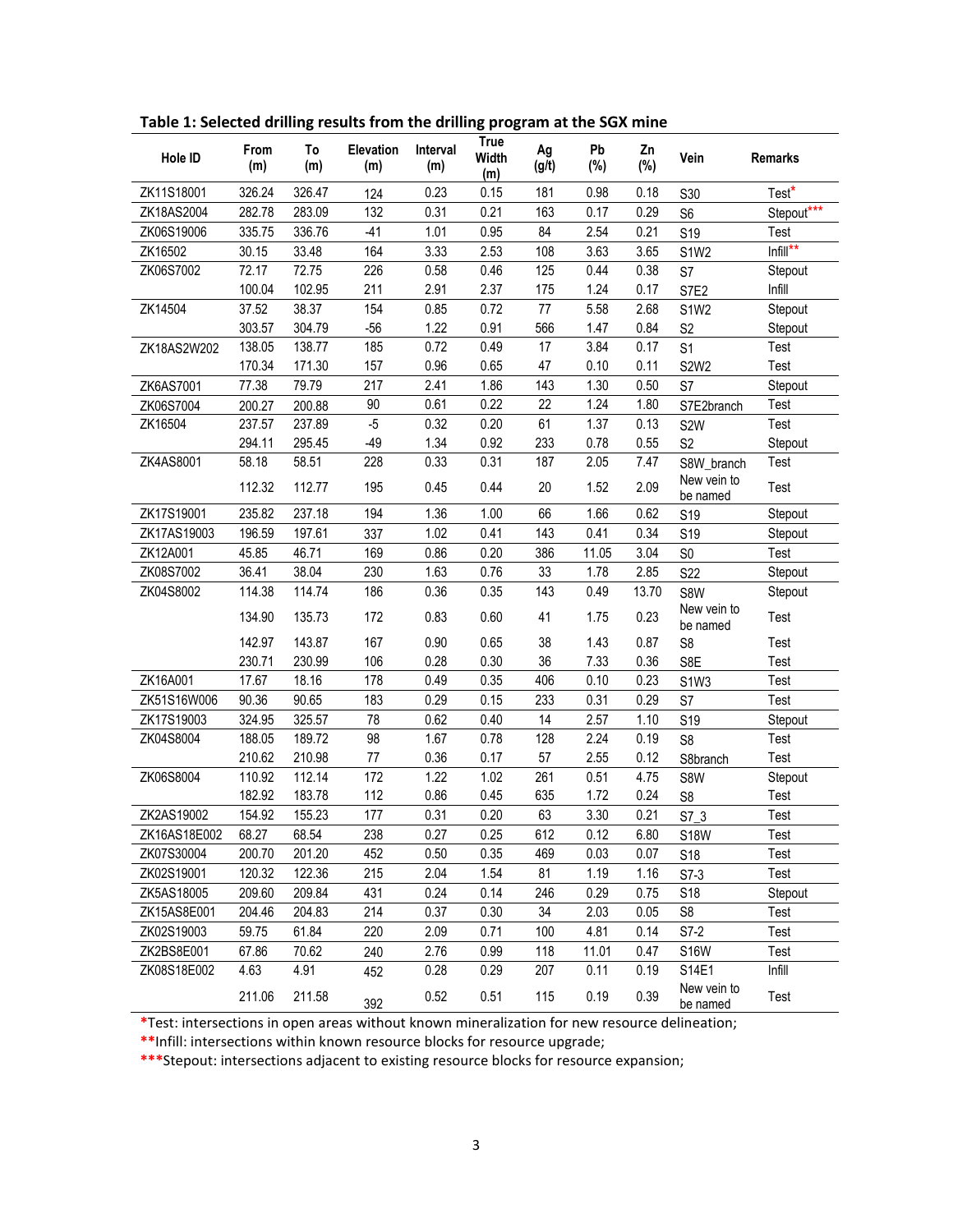| <b>Tunnel ID</b>          | <b>Target Vein</b> | Level<br>(m) | Length<br>(m) | <b>True</b><br><b>Width</b><br>(m) | Ag<br>(g/t) | Pb<br>(%) | Zn<br>(%) |
|---------------------------|--------------------|--------------|---------------|------------------------------------|-------------|-----------|-----------|
| CM105-S2-260-12SYM        | S <sub>2</sub>     | 260          | 35            | 0.48                               | 316         | 7.66      | 1.59      |
| CM105-S2-180-12ANYM_CZ    | S2                 | 180          | 93            | 0.98                               | 184         | 5.00      | 0.62      |
| CM105-S2SJ-S2-140-12ANYM  | S <sub>2</sub>     | 140          | 55            | 0.86                               | 808         | 12.57     | 1.34      |
| CM101-S7-210-4NYM         | S7                 | 210          | 30            | 1.42                               | 331         | 4.56      | 1.12      |
| YPD01-S7-2-550-24NYM      | S7-2               | 550          | 55            | 0.71                               | 95          | 0.64      | 0.68      |
| XPD-S7_2-210-3NYM         | $S7_2$             | 210          | 145           | 0.72                               | 420         | 14.72     | 0.44      |
| CM101-S7_2-210-2ANYM      | S7 2               | 210          | 30            | 0.76                               | 345         | 9.36      | 0.96      |
| CM101-S7_2-210-2ASYM      | S7 2               | 210          | 30            | 0.70                               | 344         | 12.40     | 0.09      |
| PD700-S7 3-400-15SYM      | S7 2branch3        | 400          | 30            | 0.48                               | 115         | 5.67      | 3.12      |
| PD700-S7 3-450-17ANYM     | $S7_3$             | 450          | 60            | 0.73                               | 299         | 0.91      | 3.58      |
| PD700-S7_3-400-15NYM      | $S7_3$             | 400          | 50            | 0.46                               | 111         | 1.70      | 3.00      |
| CM101-S7-210-4NYM         | S7E2               | 210          | 45            | 1.17                               | 155         | 3.25      | 0.99      |
| CM105-S7W-300-12SYM       | S7W1               | 300          | 38            | 0.44                               | 271         | 8.11      | 0.43      |
| CM105-S8-260-8ASYM        | S <sub>8</sub>     | 260          | 40            | 0.81                               | 156         | 1.68      | 1.97      |
| PD16-S14-160-4ANYM        | S14                | 160          | 60            | 0.57                               | 294         | 5.34      | 0.69      |
| PD16-S14W-160-8NYM        | <b>S14W</b>        | 160          | 35            | 0.55                               | 568         | 10.33     | 4.74      |
| PD16-S14W-160-NYM         | <b>S14W</b>        | 160          | 40            | 0.37                               | 730         | 22.17     | 6.90      |
| PD16-S14E1-450-8NSYM      | S14E1              | 450          | 30            | 0.22                               | 354         | 0.78      | 1.44      |
| CM105-S16W-260-64NYM      | <b>S16W</b>        | 260          | 35            | 1.23                               | 10          | 2.98      | 4.11      |
| CM105-S16E-350-12SYM      | <b>S16E</b>        | 350          | 45            | 0.52                               | 125         | 4.26      | 0.32      |
| CM101-S18-490-0NYM        | S <sub>18</sub>    | 490          | 30            | 0.40                               | 201         | 0.74      | 1.46      |
| CM101-S18E-450-6ANYM      | S18E               | 450          | 35            | 0.72                               | 142         | 0.22      | 0.30      |
| CM101-S19-350-7ASNYM      | S <sub>19</sub>    | 350          | 35            | 0.90                               | 374         | 9.52      | 2.97      |
| XPD-S19-300-11ASYM        | S <sub>19</sub>    | 300          | 150           | 0.80                               | 426         | 9.32      | 4.76      |
| XPD-S19-260-17NSYM        | S19                | 260          | 90            | 1.48                               | 275         | 3.16      | 3.42      |
| XPD-S21-355-26NYM         | S21                | 355          | 50            | 0.65                               | 219         | 3.10      | 2.79      |
| XPD-S21branch2-355-24ASYM | S21                | 355          | 35            | 0.52                               | 278         | 6.40      | 5.99      |
| YPD01-S21W-585-16ANYM     | <b>S21W</b>        | 585          | 50            | 0.49                               | 441         | 5.90      | 10.11     |
| CM101-S22-300-6NYM        | S22                | 300          | 55            | 0.64                               | 351         | 13.82     | 0.32      |
| PD700-S28-450-79SYM       | S <sub>28</sub>    | 450          | 65            | 1.06                               | 532         | 20.82     | 1.51      |
| CM101-S28-400-3ASYM       | S28                | 400          | 40            | 0.69                               | 197         | 7.63      | 3.21      |
| CM105-S2W2-260-10SYM      | S <sub>29</sub>    | 260          | 45            | 0.65                               | 132         | 3.78      | 2.60      |
| PD16-S31-160-8NYM         | S31                | 160          | 40            | 0.39                               | 442         | 5.03      | 0.96      |
| CM102-S32-570-59SYM       | S32                | 570          | 65            | 0.92                               | 454         | 5.95      | 6.26      |
| CM102-S32-520-65SYM       | S32                | 520          | 95            | 0.92                               | 595         | 16.17     | 7.39      |
| CM102-S32-480-67SYM       | S32                | 480          | 140           | 0.82                               | 106         | 5.25      | 8.97      |
| PD16-S33-300-6NYM         | S33                | 300          | 30            | 0.33                               | 226         | 2.71      | 7.19      |

**Table 2: Selected mineralized zones exposed by drift tunneling at the SGX mine**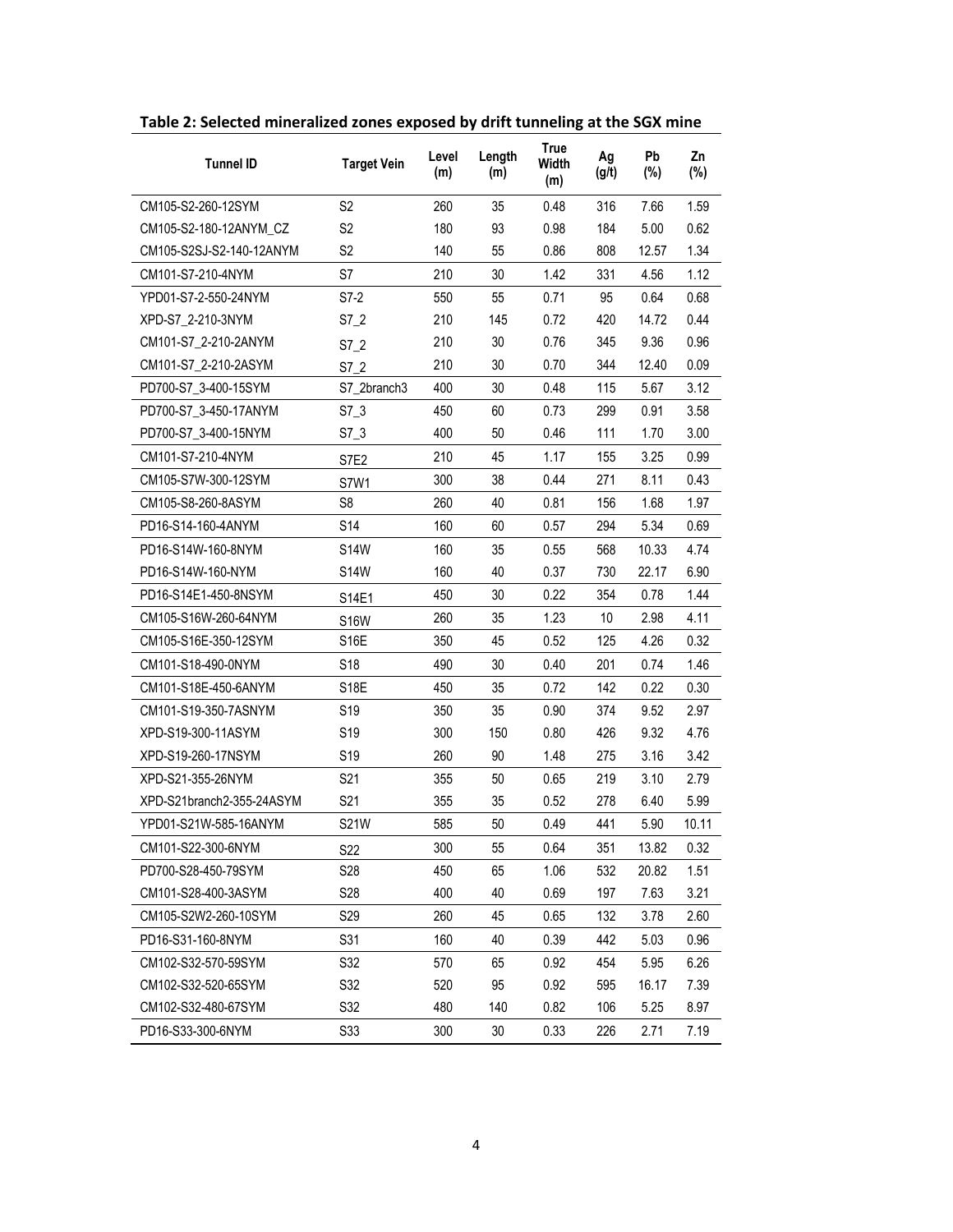## **Quality Control**

Drill cores are NQ size. Drill core samples, limited by apparent mineralization contact or shear/alteration contact, were split into halves by saw cutting. The half cores are stored in the Company's core shacks for future reference and checking, and the other half core samples are shipped in security sealed bags to the Chengde Huakan 514 Geology and Minerals Test and Research Institute in Chengde, Hebei Province, China, 226 km northeast of Beijing, and the Zhengzhou Nonferrous Exploration Institute Lab in Zhengzhou, Henan Province, China. Both labs are ISO9000 certified analytical labs. For analysis the sample is dried and crushed to minus 1mm and then split to a 200-300g subsample which is further pulverized to minus 200 mesh. Two subsamples are prepared from the pulverized sample. One is digested with aqua regia for gold analysis with AAS, and the other is digested with two-acids for analysis of silver, lead, zinc and copper with AAS.

Channel samples are collected along sample lines perpendicular to the mineralized vein structure in exploration tunnels. Spacing between sampling lines is typically 5m along strike. Both the mineralized vein and the altered wall rocks are cut with continuous chisel chipping. Sample length ranges from 0.2m to more than 1m, depending on the width of the mineralized vein and the mineralization type. Channel samples are prepared and assayed with AAS at Silvercorp's mine laboratory (Ying Lab) located at the mill complex in Luoning County, Henan Province, China. The Ying lab is officially accredited by the Quality and Technology Monitoring Bureau of Henan Province and is qualified to provide analytical service. The channel samples are dried, crushed and pulverized. A 200g sample of minus 160 mesh is prepared for assay. A duplicate sample of minus 1mm is made and kept at the laboratory archives. Gold is analysed by fire assay with AAS finish, and silver, lead, zinc and copper are assayed by two-acid digestion with AAS finish.

A routine quality assurance/quality control (QA/QC) procedure is adopted to monitor the analytical quality at each lab. Certified reference materials (CRMs), pulp duplicates and blanks are inserted into each lab batch of samples. QA/QC data at the lab are attached to the assay certificates for each batch of samples.

The Company maintains its own comprehensive QA/QC program to ensure best practices in sample preparation and analysis of the exploration samples. Project geologists regularly insert CRM, field duplicates and blanks to each batch of 30 core samples to monitor the sample preparation and analysis procedures at the labs. The analytical quality of the labs is further evaluated with external checks by sending about 3-5% of the pulp samples to higher level labs to check for lab bias.

Data from both the Company's and the labs' QA/QC programs are reviewed on a timely basis by project geologists.

Ruijin Jiang, P. Geo, reviewed the exploration data and prepared the scientific and technical information regarding exploration results contained herein. Mr. Guoliang Ma, P.Geo., Manager of Exploration and Resource of the Company, is the Qualified Person for Silvercorp under NI 43- 101 and has reviewed and given consent to the technical information contained in this news release.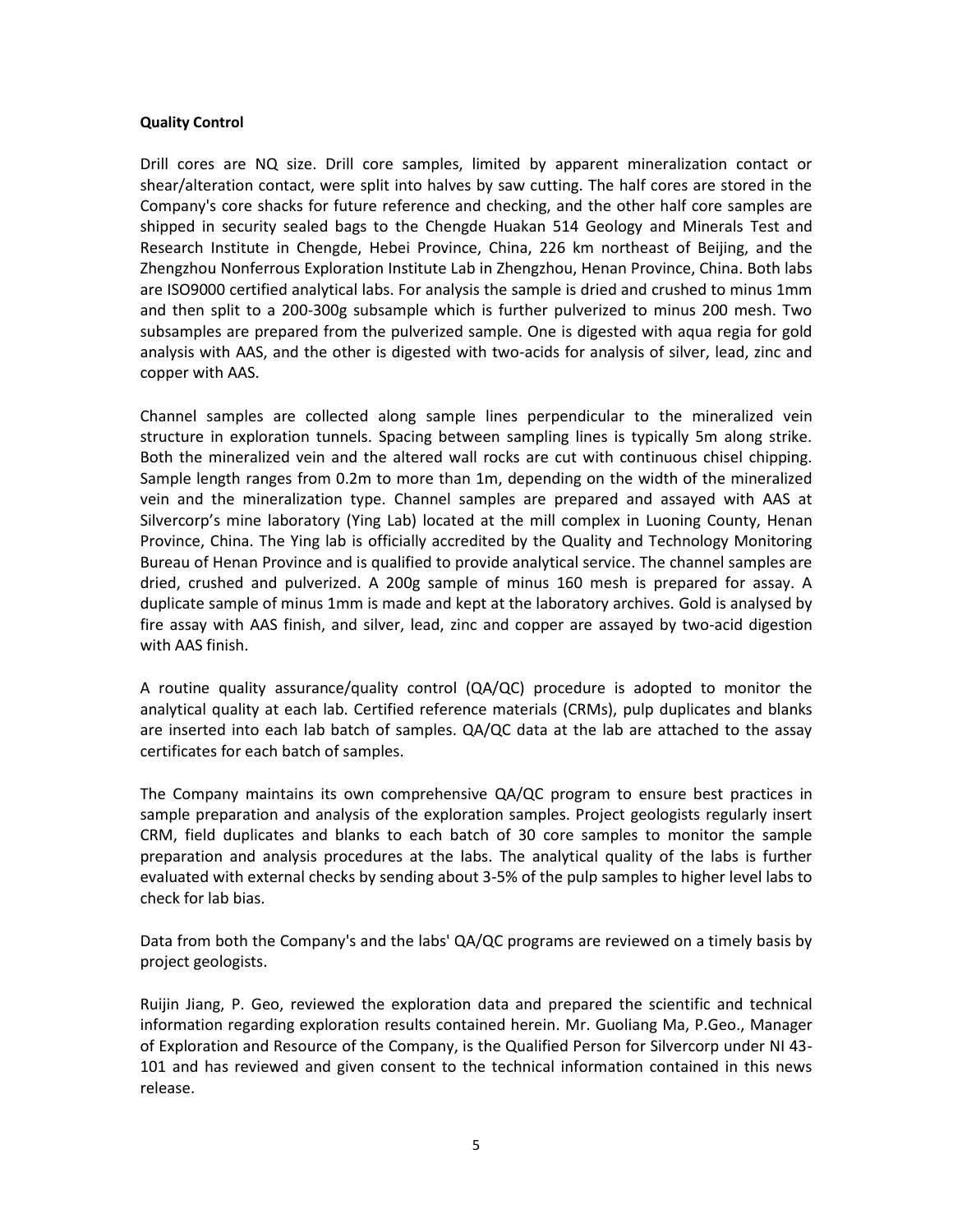#### **About Silvercorp**

Silvercorp is a low-cost silver-producing Canadian mining company with multiple mines in China. The Company's vision is to deliver shareholder value by focusing on the acquisition of under developed projects with resource potential and the ability to grow organically. For more information, please visit our website at www.silvercorp.ca.

## **For further information**

Lorne Waldman Senior Vice President Silvercorp Metals Inc.

Phone: (604) 669-9397 Toll Free: 1(888) 224-1881 Email: investor@silvercorp.ca Website: www.silvercorpmetals.com

## **CAUTIONARY DISCLAIMER - FORWARD LOOKING STATEMENTS**

Certain of the statements and information in this press release constitute "forward-looking statements" within the meaning of the United States Private Securities Litigation Reform Act of 1995 and "forward-looking information" within the meaning of applicable Canadian provincial securities laws. Any statements or information that express or involve discussions with respect to predictions, expectations, beliefs, plans, projections, objectives, assumptions or future events or performance (often, but not always, using words or phrases such as "expects", "is expected", "anticipates", "believes", "plans", "projects", "estimates", "assumes", "intends", "strategies", "targets", "goals", "forecasts", "objectives", "budgets", "schedules", "potential" or variations thereof or stating that certain actions, events or results "may", "could", "would", "might" or "will" be taken, occur or be achieved, or the negative of any of these terms and similar expressions) are not statements of historical fact and may be forward-looking statements or information. Forward-looking statements or information relate to, among other things: the price of silver and other metals; the accuracy of mineral resource and mineral reserve estimates at the Company's material properties; the sufficiency of the Company's capital to finance the Company's operations; estimates of the Company's revenues and capital expenditures; estimated production from the Company's mines in the Ying Mining District; timing of receipt of permits and regulatory approvals; availability of funds from production to finance the Company's operations; and access to and availability of funding for future construction, use of proceeds from any financing and development of the Company's properties.

Forward-looking statements or information are subject to a variety of known and unknown risks, uncertainties and other factors that could cause actual events or results to differ from those reflected in the forward-looking statements or information, including, without limitation, risks relating to: fluctuating commodity prices; calculation of resources, reserves and mineralization and precious and base metal recovery; interpretations and assumptions of mineral resource and mineral reserve estimates; exploration and development programs;